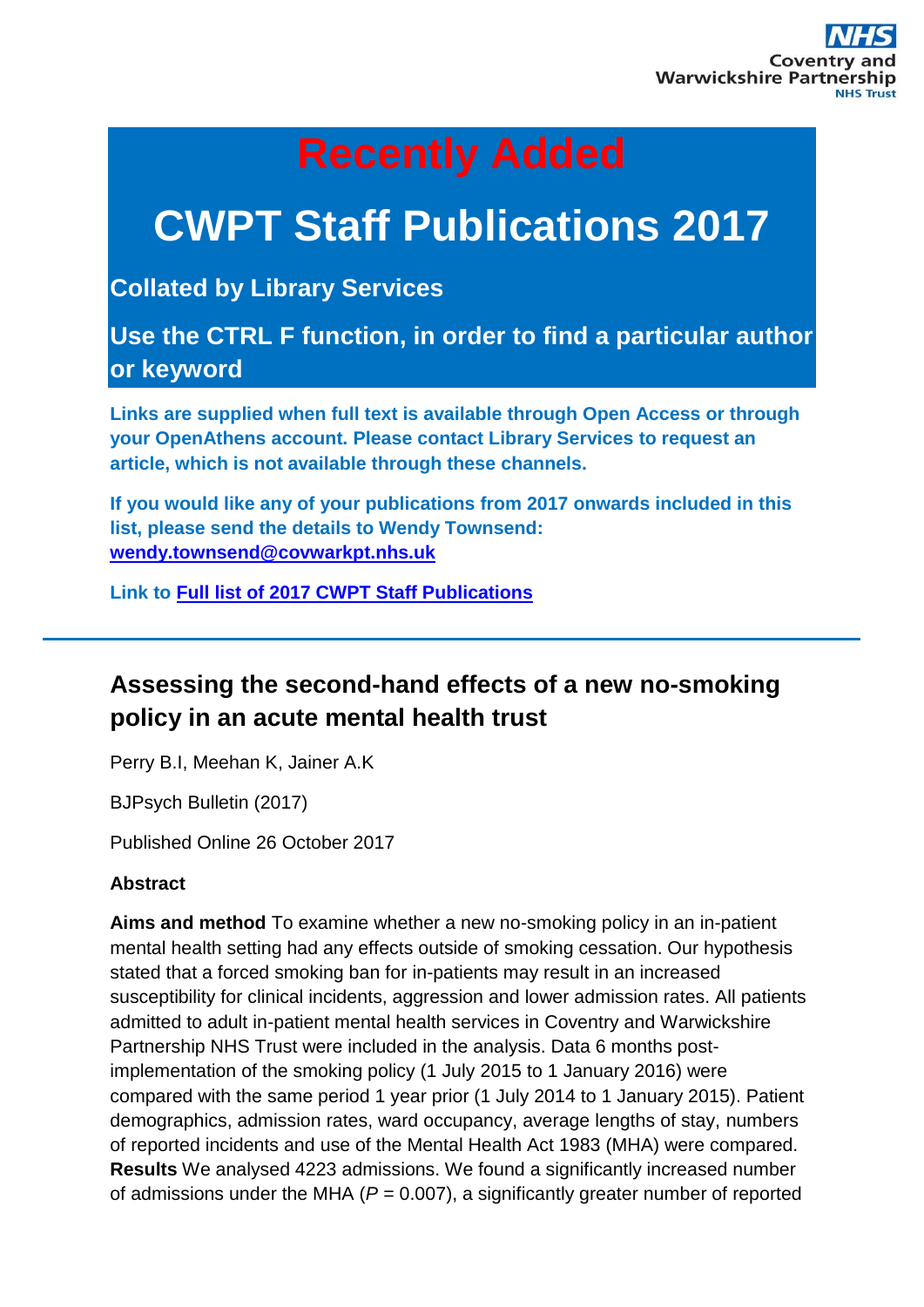smoking-related incidents (*P* < 0.001) and aggression-related incidents in the psychiatric intensive care unit (*P* < 0.001). However, we found no significant difference in capacity of in-patient wards (*P* = 0.39), admission length (*P* = 0.34) or total aggression-related incidents  $(P = 0.86)$ .

**Clinical implications** Although further comparisons over longer time periods are necessary, our results suggest that enforced smoking cessation on acutely unwell psychiatric patients admitted to the most restricted environments may have some negative effects. Nicotine replacement therapy should be offered to all patients to minimise the risk of clinical incident.

<http://pb.rcpsych.org/content/early/2017/10/17/pb.bp.116.055749>

### **Brief Report: Repetitive Behaviour Profiles in Williams syndrome: Cross Syndrome Comparisons with Prader– Willi and Down syndromes**

Royston R, Oliver C, Moss J, Adams D, Berg K, Burbidge C, Howlin P, Nelson L, Stinton C, Waite J

Journal of Autism and Developmental Disorders

Published Online: 4 October 2017

#### **Abstract**

This study describes the profile of repetitive behaviour in individuals with Williams syndrome, utilising cross-syndrome comparisons with people with Prader–Willi and Down syndromes. The Repetitive Behaviour Questionnaire was administered to caregivers of adults with Williams (n = 96), Prader–Willi (n = 103) and Down (n = 78) syndromes. There were few group differences, although participants with Williams syndrome were more likely to show body stereotypies. Individuals with Williams syndrome also showed more hoarding and less tidying behaviours than those with Down syndrome. IQ and adaptive ability were negatively associated with repetitive questioning in people with Williams syndrome. The profile of repetitive behaviour amongst individuals with Williams syndrome was similar to the comparison syndromes. The cognitive mechanisms underlying these behaviours in genetic syndromes warrant further investigation.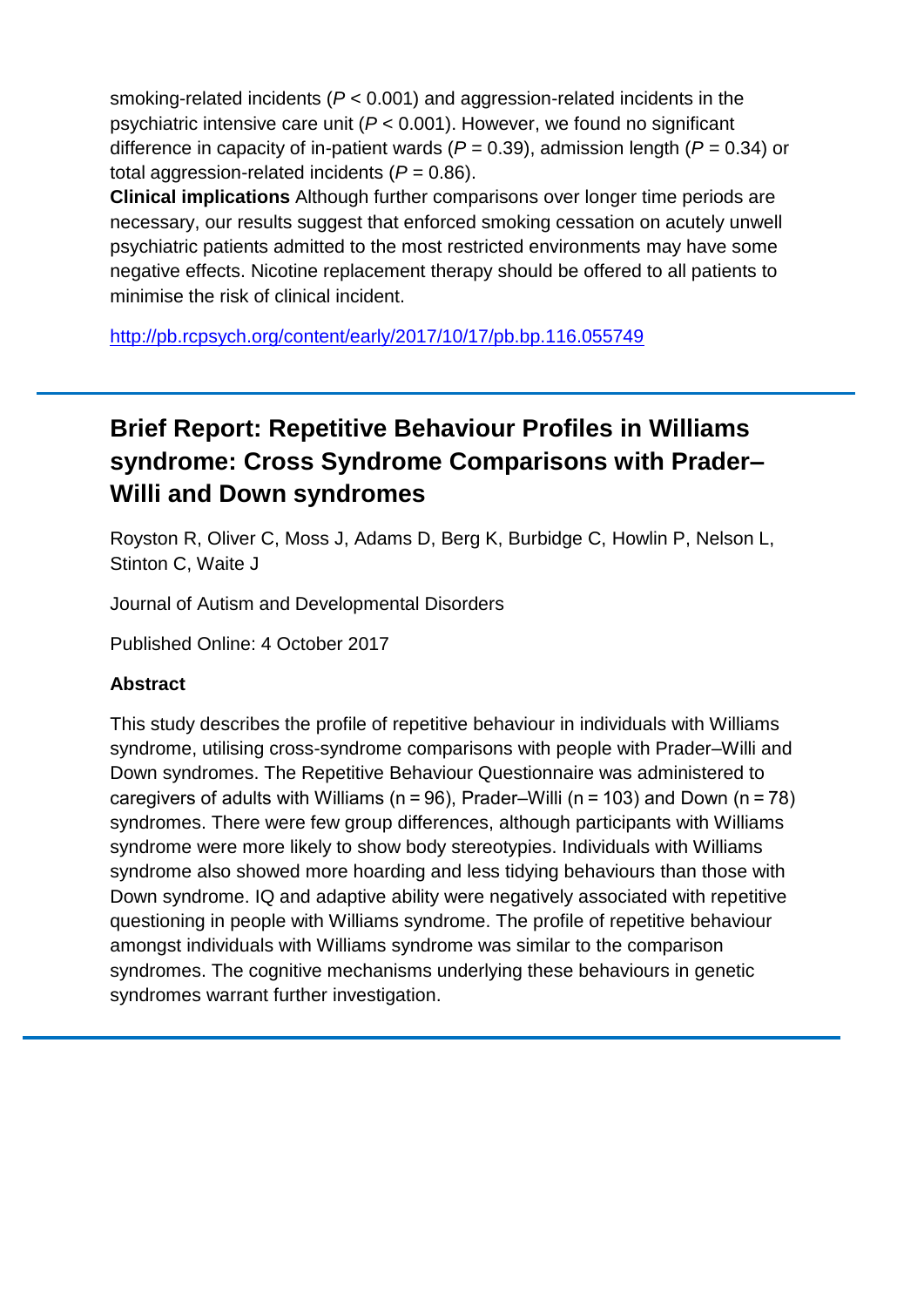### **British Thoracic Society quality standards for home oxygen use in adults**

Suntharalingam J, Wilkinson T, Annandale J, Davey C, Fielding R, Freeman D, Gibbons M, Hardinge M, Hippolyte S, Knowles V, Lee C, MacNee W, Pollington J, Vora V, Watts T, Wijesinghe M

BMJ Open Respiratory Research

First Published 18 September 2017

#### **Abstract**

**Introduction** The purpose of the quality standards document is to provide healthcare professionals, commissioners, service providers and patients with a guide to standards of care that should be met for home oxygen provision in the UK, together with measurable markers of good practice. Quality statements are based on the

British Thoracic Society (BTS) Guideline for Home Oxygen Use in Adults.

**Methods** Development of BTS Quality Standards follows the BTS process of quality standard production based on the National Institute for Health and Care Excellence process manual for the development of quality standards.

**Results** 10 quality statements have been developed, each describing a key marker of high-quality, cost-effective care for home oxygen use, and each statement is supported by quality measures that aim to improve the structure, process and outcomes of healthcare.

**Discussion** BTS Quality Standards for home oxygen use in adults form a key part of the range of supporting materials that the society produces to assist in the dissemination and implementation of a guideline's recommendations. <http://bmjopenrespres.bmj.com/content/4/1/e000223.info>

### **Opening the Black Box of Cognitive-Behavioural Case Management in Ultra-High Risk for Psychosis Clients: A secondary analysis of the Neurapro study.**

[Yung](https://www.research.manchester.ac.uk/portal/alison.yung.html) A, Hartmann J, McGorry P, Schmidt S, Amminger P, Yuen HP, Markuley C, Berger G, Chen E, de Haan L, Hickie I, Lavoie, McHugh M, Mossaheb N, Nieman D, Nordentoft M, Riecher-Rössler A, Schäfer M, Schlögelhofer M, Smesny S, Thompson A, Verma S K, Nelson B

Psychotherapy and Psychosematics (2017) Volume 86, Issue 5, Pages 292 - 299

Published: 14 September 2017

### **Abstract**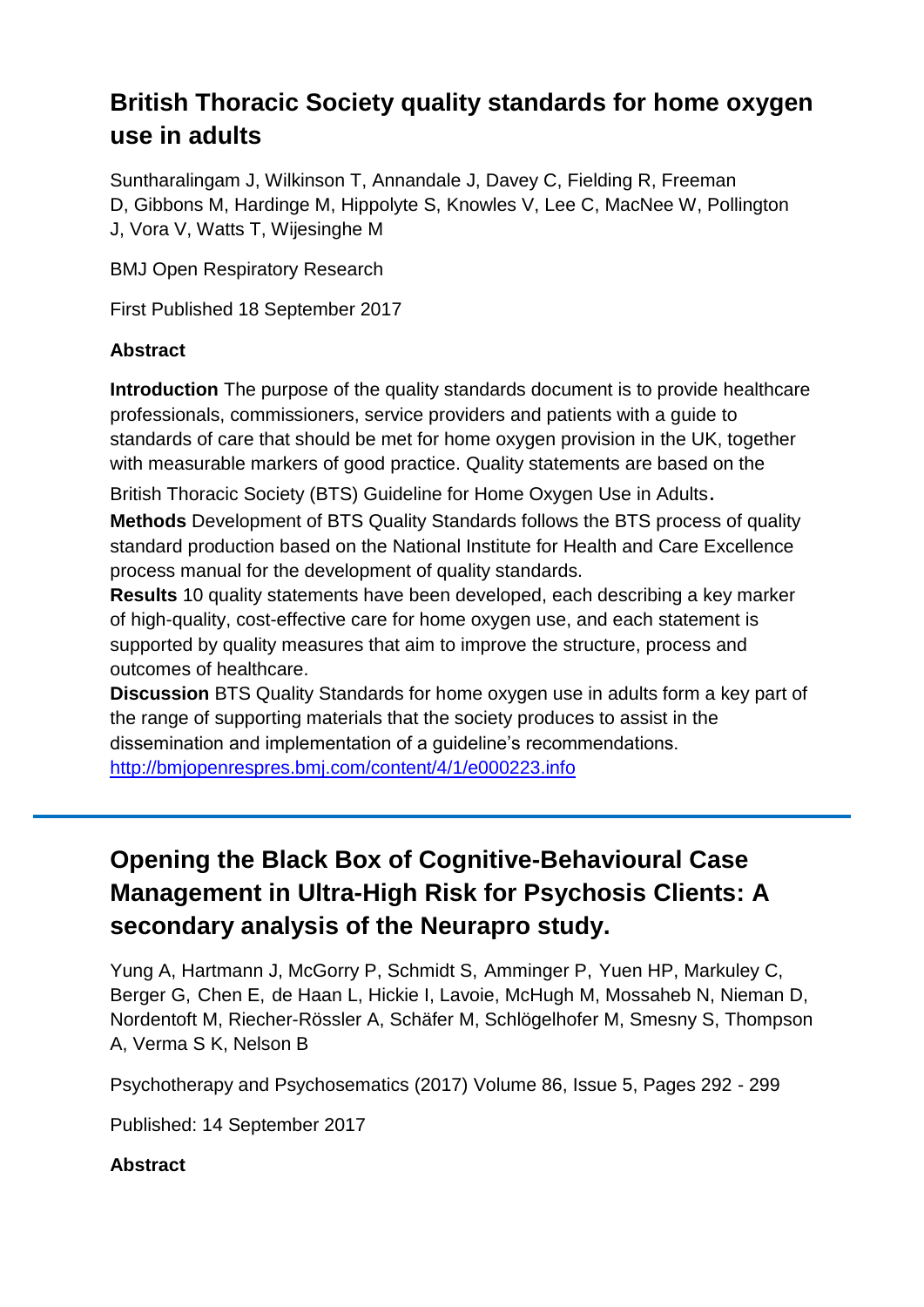**Background** Cognitive Behavioural Therapy (CBT) is the first-choice treatment in the ultra-high risk (UHR) for psychosis group. However, CBT is an umbrella term for a plethora of different strategies, and little is known about the association between intensity and content of CBT and severity of symptomatic outcome.

**Methods** A sample of 268 UHR participants received six months of cognitive behavioural therapy with case management (CBCM) in the context of the multi-centre Neurapro trial with monthly assessments of attenuated psychotic symptoms (APS). Using multilevel regressions and controlling for initial severity of APS, the association between (1) number of CBCM sessions received and severity of APS, and (2) specific CBCM components and severity of APS, were investigated.

**Results** In Month 1, a higher number of sessions and more assessment of symptoms predicted an increase of APS, while in Month 3, a higher number of sessions and more monitoring predicted a decrease in level of APS. More therapeutic focus on APS predicted an increase of APS overall.

**Conclusions** Our findings indicate that the association between intensity/content of CBCM and severity of APS in a sample of UHR participants depends on time in treatment. CBCM may positively impact severity of APS later in the course of treatment. Therefore, it would seem important to keep UHR young people engaged in treatment beyond this initial period. Regarding the specific content of CBCM, a therapeutic focus on APS may not necessarily be beneficial in reducing the severity of APS, a possibility in need of further investigation.

### **Architecture and functioning of child and adolescent mental health services: a 28-country survey in Europe**

Signorini G, Singh S, Boricevic-Marsanic V, Dieleman G, Dodig-Ćurković K, Franic T, Gerritsen S, Griffin J, Maras A, McNicholas F, O'Hara L, Purper-Ouakil D, Paul M, Schulze U, Street C, Tremmery S, Tuomainen H, Verhulst F Warwick J, Girolamo G

The Lancet Psychiatry (2017) Volume 4, Issue 9, Pages 715 – 724

Published September 2017

### **Abstract**

The WHO Child and Adolescent Mental Health Atlas, published in 2005, reported that child and adolescent mental health services (CAMHS) in Europe differed substantially in their architecture and functioning. We assessed the characteristics of national CAMHS across the European Union (EU), including legal aspects of adolescent care. Using an online mapping survey aimed at expert(s) in each country, we obtained data for all 28 countries in the EU. The characteristics and activities of CAMHS (ie, availability of services, inpatient beds, and clinicians and organisations, and delivery of specific CAMHS services and treatments) varied considerably between countries, as did funding sources and user access. Neurodevelopmental disorders were the most frequent diagnostic group (up to 81%) for people seen at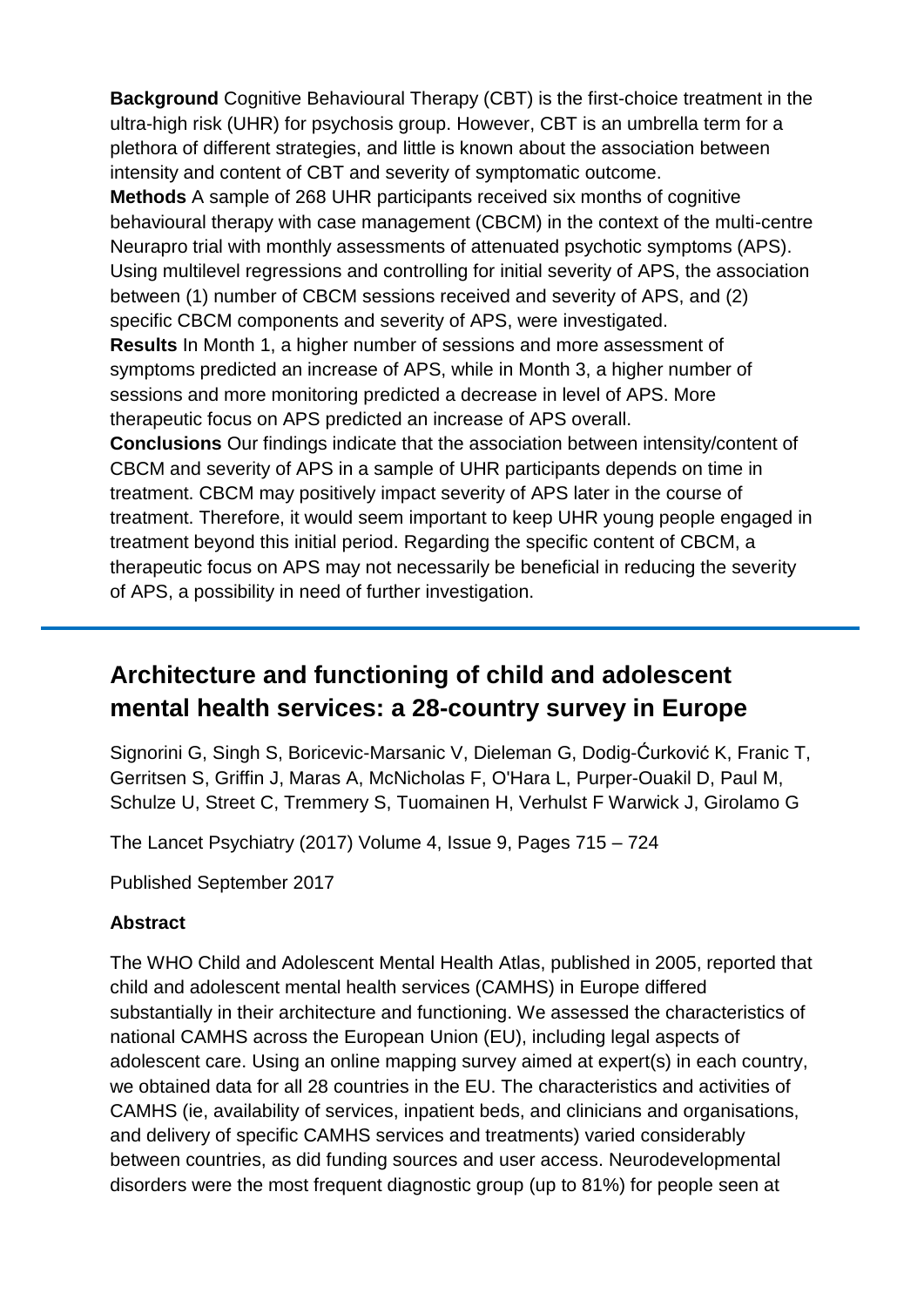CAMHS (data available from only 13 [46%] countries). 20 (70%) countries reported having an official national child and adolescent mental health policy, covering young people until their official age of transition to adulthood. The heterogeneity in resource allocation did not seem to match epidemiological burden. Substantial improvements in the planning, monitoring, and delivery of mental health services for children and adolescents are needed.

### **Living with Obsessional personality**

Rowland T BJPsych Bulletin Published Online 10 August 2017 **No Abstract** <http://pb.rcpsych.org/content/living-obsessional-personality>

## **Perceptual abnormalities in an ultra-high risk for psychosis population relationship to trauma and co-morbid disorder**

O' Connor K, Nelson B, Cannon M, Yung A, Thompson A

Early Intervention in Psychiatry

First Published Online 9 August (2017)

### **Abstract**

**Aims** The aims of this study were 3-fold. We wished to investigate whether at baseline entry to an ultra-high risk (UHR) clinic whether: (1) perceptual abnormalities are more prevalent in those young people with co-morbid psychiatric diagnoses, (2) perceptual abnormalities are more prevalent in those young people with histories of childhood adversity (childhood trauma, bullying) and (3) perceptual abnormality type is associated with co-morbid psychiatric diagnoses or histories of childhood adversity.

**Methods** In a sample of 118 UHR patients we investigated the relationship between perceptual abnormalities and non-psychotic diagnoses and adverse life events at entry to a UHR clinic.

**Results** Depressive disorder at baseline was associated with increased odds of experiencing perceptual abnormalities (OR 3.59, *P* = .004), particularly visual perceptual abnormalities (OR 2.36, *P* = .02). Borderline personality disorder at baseline was associated with increased odds of any auditory perceptual abnormalities (OR 3.44, *P* = .04) and specifically second person perceptual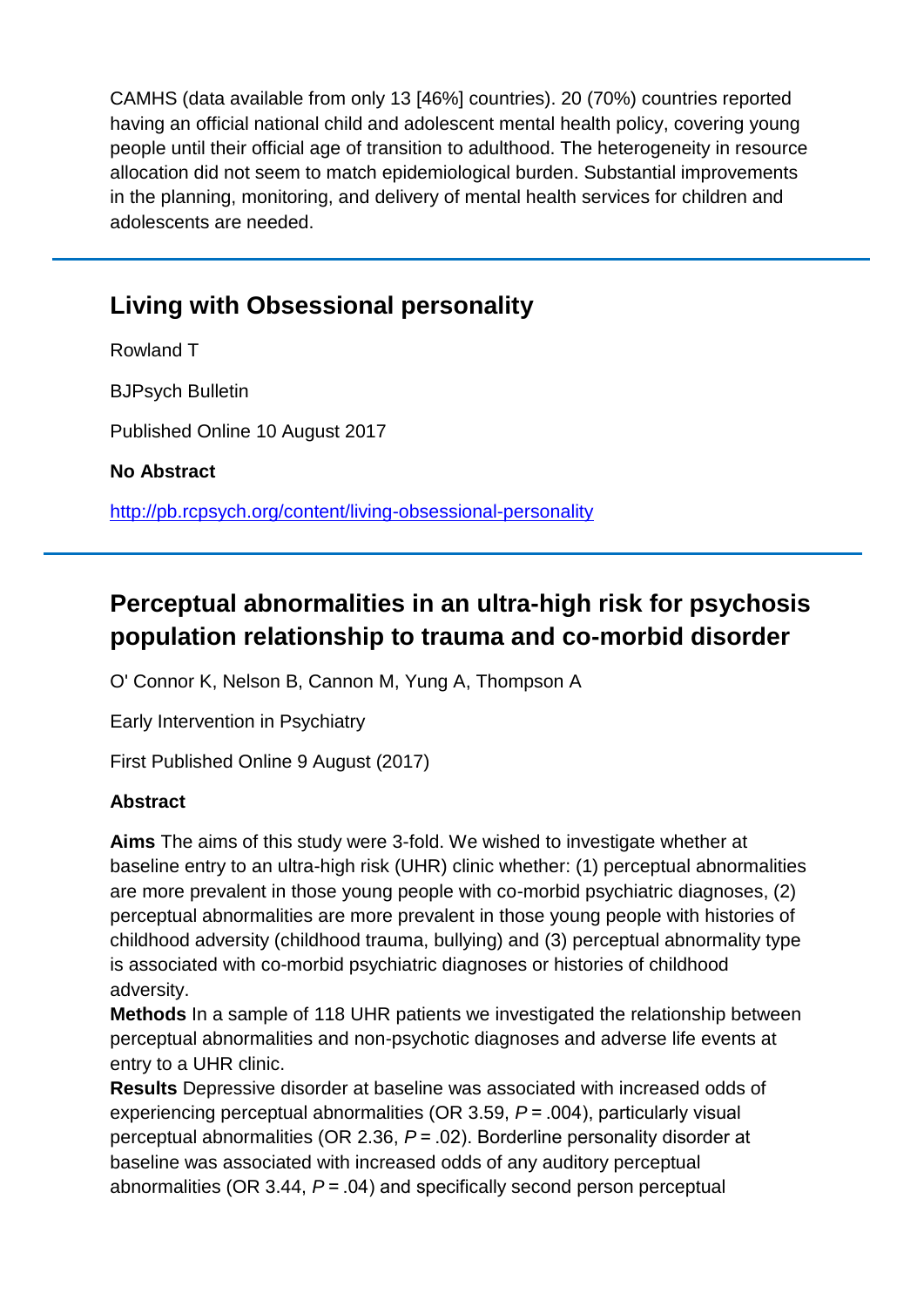abnormalities (OR 2.69, *P* = .04). A history of childhood trauma and childhood bullying were both associated with increased odds of experiencing perceptual abnormalities at baseline (trauma OR 6.30, *P* < .001; bullying OR 5.00, *P* = .01). **Conclusions** Our findings suggest that in the UHR population, certain types of perceptual abnormalities index risk for co-morbid non-psychotic disorder and indicate prior experience of childhood trauma. The use of detailed phenomenology of psychotic symptoms can help to shape our understanding of risk in UHR patients.

### **The NHS and Private Healthcare**

Rowland T, Rao C

Introduction to Surgery for Students (2017) Pages 389 – 395

Published online 4 August 2017

#### **Abstract**

The National Health Service was founded in 1948 to provide free healthcare to all citizens, with the anticipation that this would improve the general health of the population, and thus ultimately reduce the cost of ill health on the economy. Unfortunately, healthcare costs have risen continually since the inception of the NHS due to an ageing population, increasing public expectations of the health service and advances in medical technology resulting in increasingly costly interventions. Despite continually rising costs and changes to the structure and management of the NHS, it remains a successful and effective system of healthcare.

### **Sixteen years of the Brooklands Thinking Skills Offender Programme**

Hickman G, Thrift S, Dhaliwal R, Taylor C

Journal of Intellectual Disabilities and Offending Behaviour (2017) Volume 8 Issue 3, pages 132-143

Published 4 August 2017

#### **Abstract**

**Purpose** The purpose of this paper is to report on the Brooklands Thinking Skills Offender Programme (BTSOP), a social problem-solving skills group programme developed and provided to people with intellectual disabilities (IDs) detained in conditions of medium and low security. The programme has been running and evolving since 2001 and has undergone consistent development over this time. Within the past five years, there have been significant developments of the Secure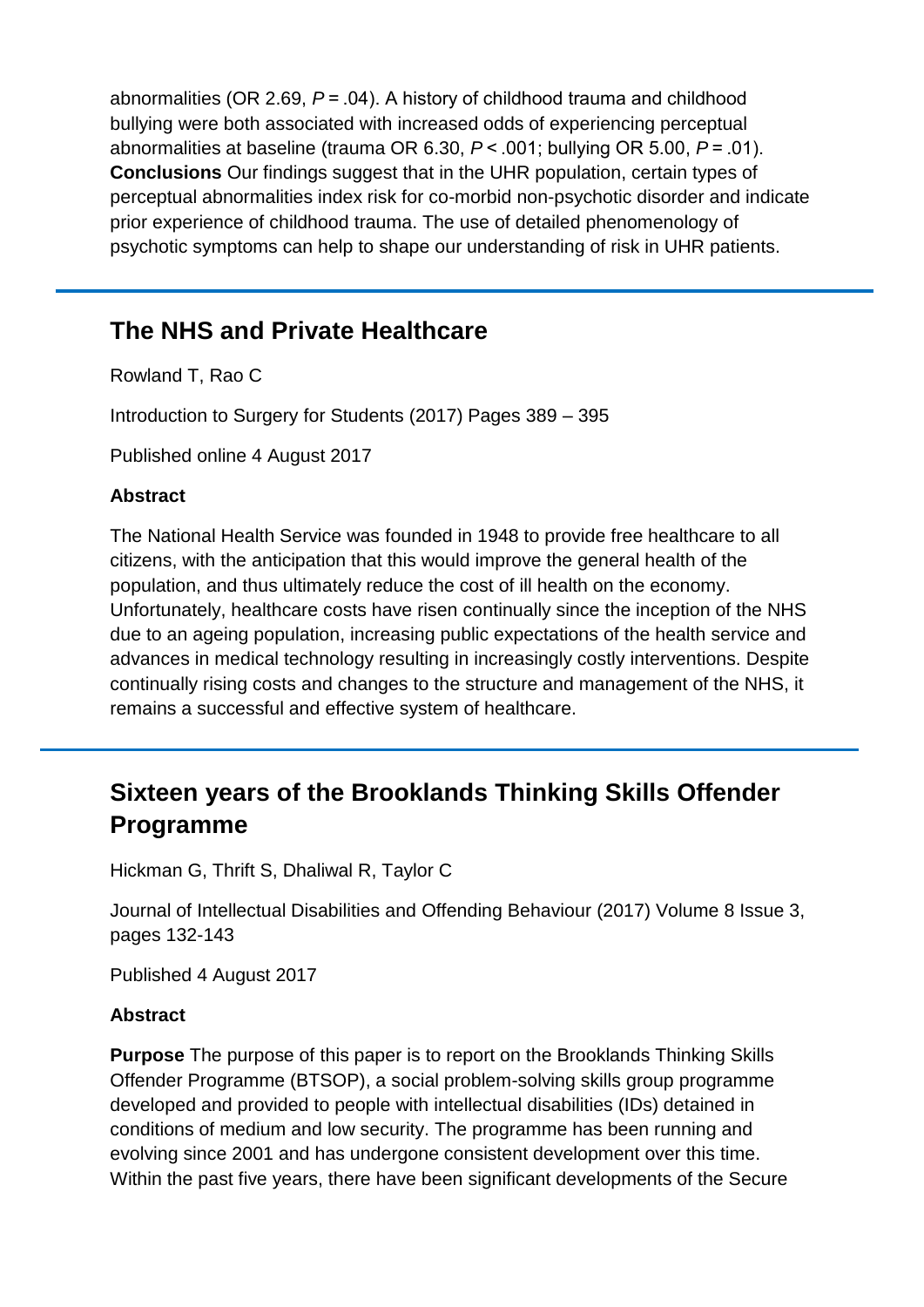Service Treatment Pathway and the current paper describes the integration of the BTSOP within this new pathway model.

**Design/methodology/approach** The programme was evaluated over five years using self-report psychometric measures related to treatment targets. Evaluation data in relation to attrition rates, discharges, transfers, treatment engagement and recidivism are also provided from a 16-year period. The updated treatment pathway and a description of the programme are provided.

**Findings** Results showed statistically significant improvements in Rational Problem Solving, increased internal locus of control and decreased external locus of control. Reflection on the limitations and challenges to outcome assessment in this area is offered.

**Originality/value** This paper builds on the existing evidence base of interventions focused on developing social problem-solving skills in offenders and presents evidence of the effectiveness of such programmes with offenders with IDs. <http://www.emeraldinsight.com/doi/abs/10.1108/JIDOB-03-2017-0002>

## **Definitions and Clinical Guidance on the Enteral Dependence Component of the Avoidant/Restrictive Food Intake Disorder Diagnostic Criteria in Children**

Dovey T.M, Wilken M, Martin C, Meyer C,

Journal of Perenteral and Enteral Nutrition

First Published Online 20 July (2017)

#### **Abstract**

The aim of the current article is to offer definitive guidance on weaning children who are reliant on nasogastric/gastrostomy feeding tubes. To date, no internationally recognized definitions or principles for interventions exist, and clinics have been reliant on creating their own unique intervention criteria. To achieve the aim, 2 goals are set out within the current article. The first goal was to definitively define the process of tube weaning. To achieve this, both tube dependency and oral eating also required definitions. It is necessary for these 2 additional definitions to fully understand the process of tube weaning and the transition that the child is making within these clinical interventions. The second goal of this article was to propose a set of minimum measurement criteria within a tube weaning protocol so that different clinical practices and perspectives may be measured accurately. This would then allow outcomes from different clinical services to be compared for efficacy. The culmination of this article is a set of 5 core principles that should govern clinics that adhere to the auspices of evidence-based practice. These principles, if adopted, will provide the basis of a set of internationally recognized criteria within this field of pediatric gastroenterology.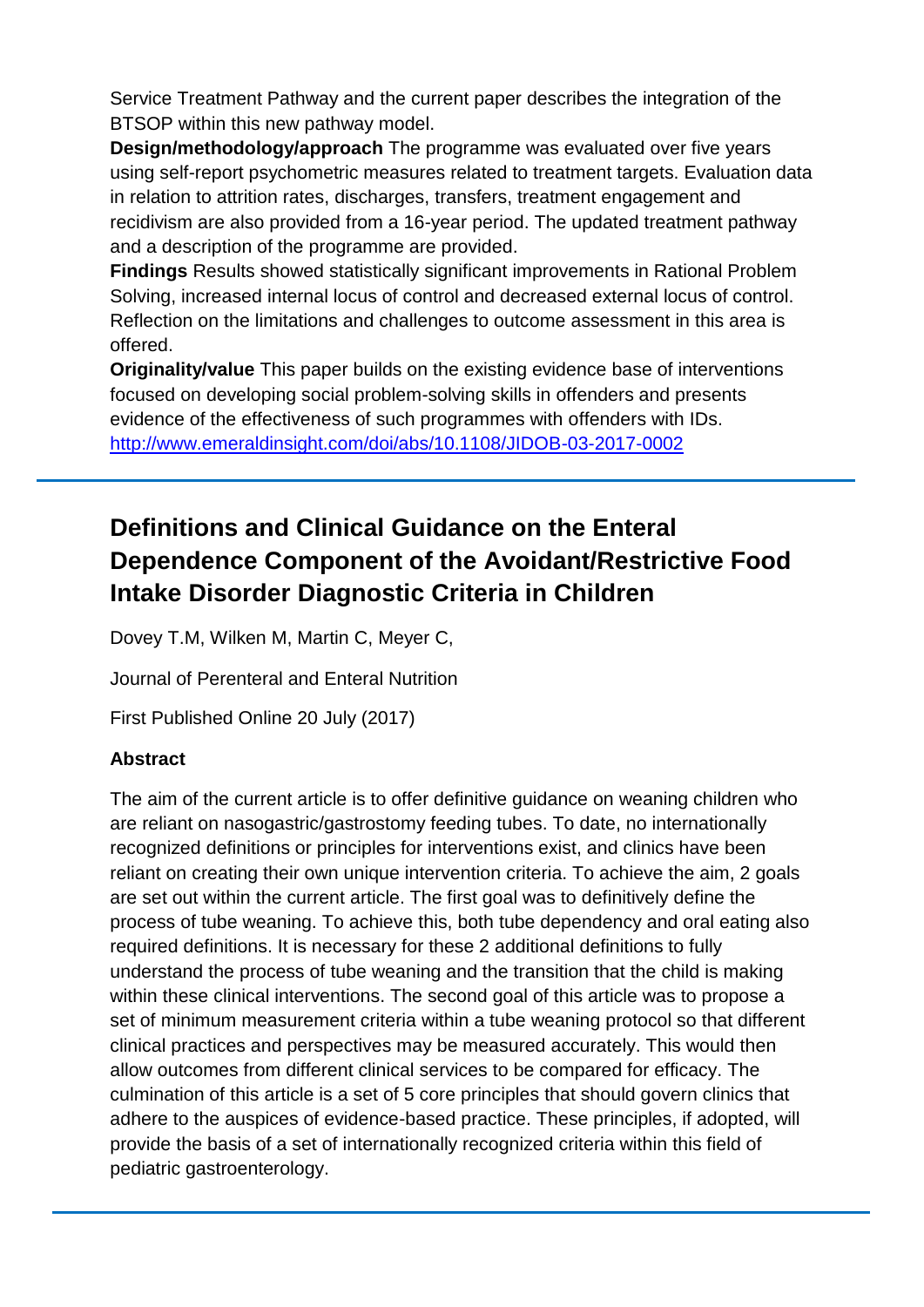### **Associated illness severity in schizophrenia and diabetes mellitus: A systematic review**

Perry B, Salimkumar D, Green D, Meakin A, Gibson A, Mahajan D, Tahir T, Singh S

Psychiatry Research (2017), Volume 256 (October Issue), Pages 102 – 110

Published Online 13 June 2017

#### **Abstract**

**Objective** We aimed to elucidate whether schizophrenia and type II diabetes mellitus may present with associated illness severity, in light of accumulating evidence to suggest both conditions have important shared inflammatory components with many shared inflammatory genetic factors.

**Methods** We conducted a systematic review employing PRISMA criteria, searching EMBASE, Ovid MEDLINE, PsychInfo, Web of Science and Google Scholar to February 1st, 2017, for clinical studies assessing schizophrenia severity alongside dysglycaemia. A narrative synthesis was employed to discuss and compare findings between studies.

**Results** Eleven observational studies were included in the analysis. Ten presented evidence in support of an association between schizophrenia severity and dysglycaemia. This association appeared particularly strong regarding negative symptomatology and impaired cognitive function, between which there may be some overlap. Studies examining positive symptomatology returned mixed results.

**Conclusion** Whilst study design varied amongst the included studies, the results suggest that further work examining the effect of hyperglycaemia on schizophrenia severity may be relevant, particularly longitudinal studies assessing negative symptomatology and cognitive function. To the authors' knowledge, this is the first systematic review conducted to address this question.

<https://www.ncbi.nlm.nih.gov/pubmed/28628790>

### **How people with dementia and their carers adapt their homes. A qualitative study**

Allen F, Cain R, Meyer C

Dementia

First Published Online 8 June (2017)

#### **Abstract**

The objective was to explore the ways in which people with dementia and their carers adapt their homes, including the barriers and use of available information. Semistructured interviews were conducted with 10 people with dementia and their informal carer. The collected data were analysed using thematic analysis. Three core themes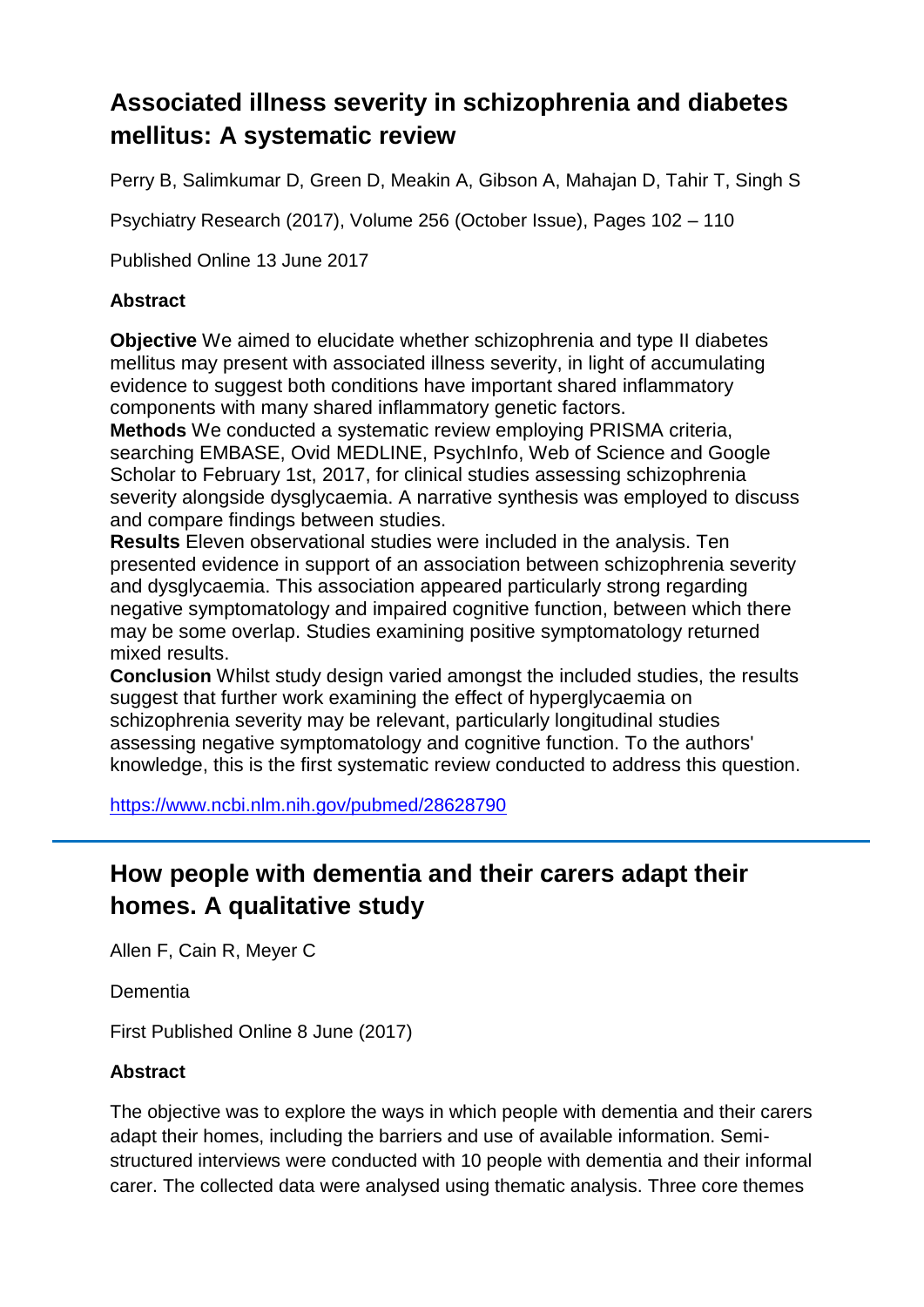emerged: *Maintaining familiarity and coping with change, Having knowledge and finding knowledge* and *Meeting challenges through home adaptation*. The most significant barriers to making home adaptations were lack of knowledge and maintaining familiarity. Having more information and making home modifications earlier might enable individuals with dementia to adjust to their adapted environment.

### **Audit of patients with intellectual disabilities accessing a specialist neuropsychiatry service for epilepsy management**

#### Adetoki A

European Psychiatry (2017) Volume 41 Supplement, Page S352

Published April 2017

#### **Abstract**

**Introduction** Epilepsy is a frequent co-morbidity in patients with intellectual disabilities, some of whom require specialist services. The National institute for health and care excellence (NICE) has recommended that there should be equity of access to high quality of care regardless of the existence of a diagnosis of intellectual disability.

**Objectives** To observe current practice with regards to NICE guidelines for epilepsy care in patients with intellectual disability.

**Aims** To identify the level of compliance with NICE guidelines and provide evidence which may inform care planning processes.

**Methods** A retrospective review of the electronic and paper-based records of a total sample of intellectually disabled patients who accessed a specialist neuropsychiatry service for the management of epilepsy during a six-month period was carried out.

**Results** The records of 21 patients whose ages ranged from 20 to 58 years were audited. The waiting period ranged from 4 weeks to 46 weeks. There was evidence of Carer involvement in the management of 100% of the patients and seizure improvement since referral was documented in 66%. Non- medication treatment was offered in 67% of cases. Evidence of special considerations in view of patient's intellectual disability was recorded in 24%, best interest considerations in 24% and capacity assessment in 19%.

**Conclusions** There is a significant improvement in the symptoms of 66% of patients in this audit. However there is room for improvement and a more specific plan for patients with intellectual disabilities should facilitate this.